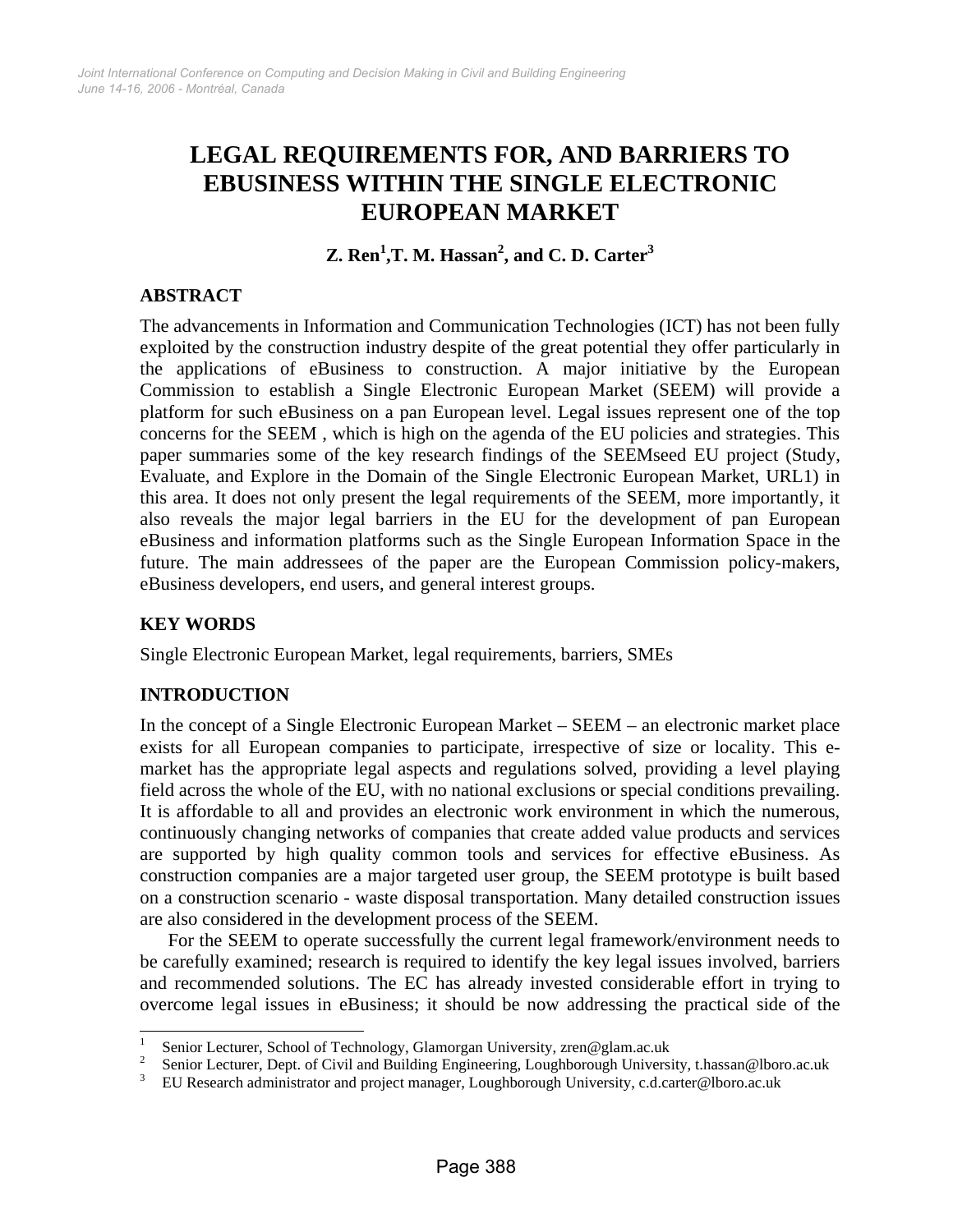implementation of these solutions, and support more awareness activities and guidelines as well as in which areas EC should provide support to the Member States.

Although a number of research projects have studied the legal issues of eBusiness, the outcomes of such studies are often very limited due to constraints such as the complexity of the legal issues involved in eBusiness or the lack of necessary support from governments or legal experts from different member states. The SEEMseed project (Study, Evaluate, and Explore in the Domain of the Single Electronic European Market, IST-1-502515-STP) provides a unique opportunity to study the legal issues relevant to the development and implementation of the SEEM, and further general eBusiness in the EU. Conclusions and recommendations are made regarding the development of the SEEM in terms of key legal issues, barriers and solutions. Four legal studies have been conducted in this regard:

- 1) The legal requirements analysis for the SEEM, based on the study of the eBusiness lifecycle. This is conducted mainly through a literature review and group discussions.
- 2) A series of interviews about the general legal problems which may inhibit SMEs to wider uptake of ICT capabilities to undertake business transactions in the EU. SMEs are a major targeted group of the SEEM. Addressing the legal and contractual issues and other related aspects – such as trust and confidence and alternative dispute resolution – will provide a user-friendly environment for SMEs which they can confidently use being reassured that there are no uncertainties regarding the legal validity of their business transactions . The interviews revealed some of the essential problems that need to be considered for the development of the SEEM.
- 3) A comprehensive survey conducted by the SEEMseed project regarding the general business issues, policies and regulations, technologies, services, impacts and services associated with the SEEM. The Delphi survey was targeted at potential stakeholders of the SEEM (1400 respondents from seven groups took part in the survey), and covered a wide areas of legal issues relevant to the SEEM .
- 4) Contributions of legal experts from different member states. The outcomes of previous studies were further analysed by legal experts from different member states. Suggestions were made for the effective development of the SEEM. Brainstorming, questionnaires and theoretical studies were adopted.

### **LEGAL REQUIREMENTS FOR THE SEEM**

The legal issues of eMarkets are affected by a number of factors such as service scope, trading content, users, transaction process, and application environment. In the context of the SEEM, the legal issues are analysed through the four stages of eBusiness lifecycle (D2.1).

#### **USERS REGISTRATION STAGE**

Many key legal issues are involved and to be addressed in this stage. These issues mainly address the legal/contractual relationships between the SEEM and the users as well as the basic rules of 'games' between customers and suppliers. Some of the crucial legal requirements include: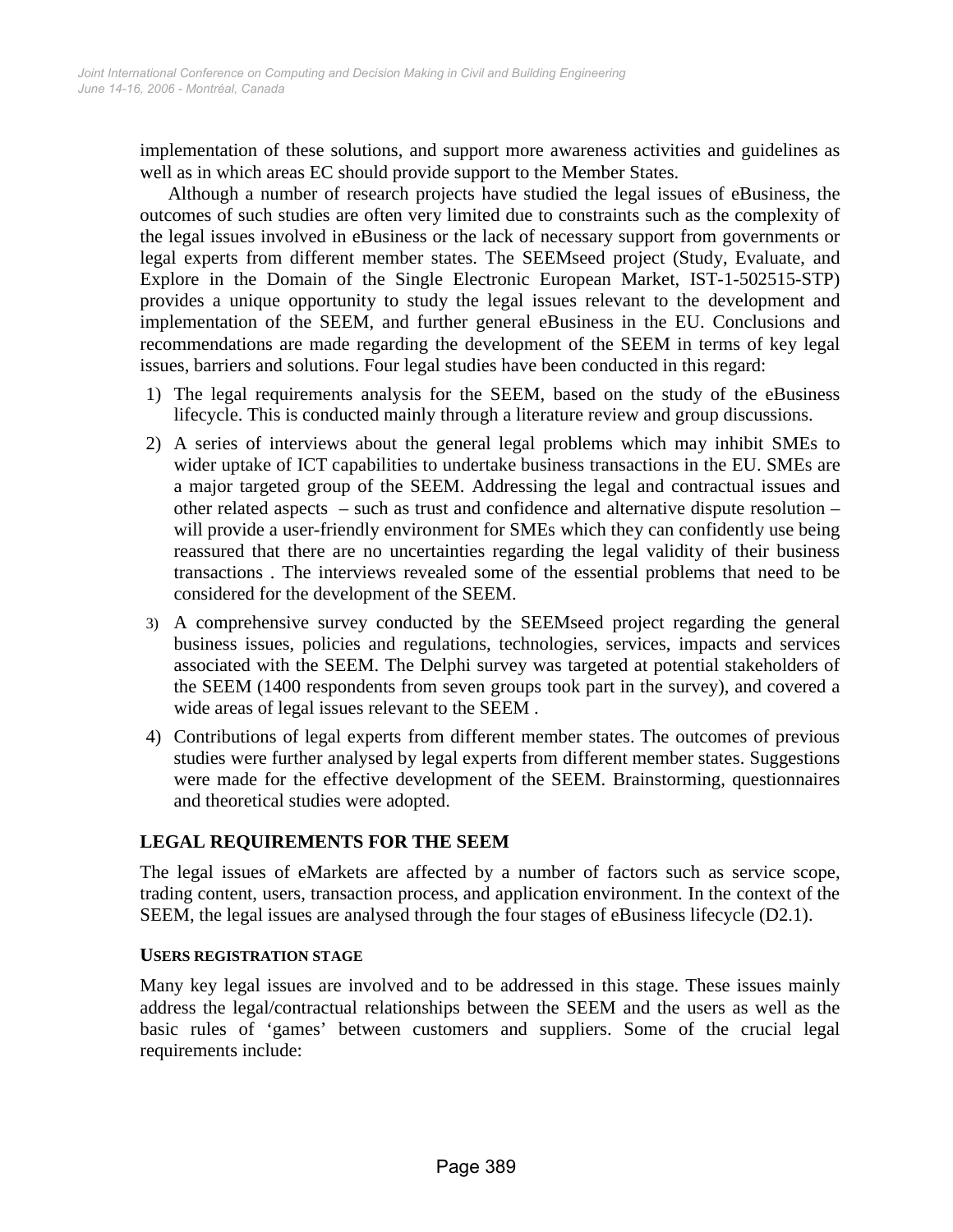# **1) The Validity of Suppliers/Customers' Information in Registry**

Customers will engage the services provided by suppliers based on the information stored in the SEEM. Incorrect or distorted data will therefore seriously impact customers and the SEEM. As a result, the SEEM should provide a mechanism to request users to register with validated information (e.g. name, address, bank account, valid communication approaches, proof documents and legal statement if it is necessary). This is the basis for the SEEM and users to enter into a service contract. To do that, three requirements are essential:

- The SEEM should provide mechanisms to be able to check the key registry information provided by users;
- The SEEM should request suppliers to provide documents to prove the validity of their services published in the SEEM; and
- The SEEM infrastructure should protect the privacy of users' information.

#### **2) Service Contract**

When a user registers in the SEEM, the SEEM should provide the user with a contractual statement (either in the form of 'Terms and Conditions' or a formal service contract). By agreeing such a contractual statement, the user enters a contract with the SEEM and is legally bound by the contract. Since the SEEM will not be involved in the actual transaction, it has no control over the quality and legality of the items advertised, the truth or accuracy of the listings, the ability of service providers and the real requirements of customers or the actual fulfilment of transactions. Thus, the contract is extremely important for the SEEM to protect itself against any legal actions from users due to the failure of business. To build such a contractual statement, the following issues need to be considered:

- *Common laws***:** The SEEM should address the related business laws and Acts essential to the business conducted in it (e.g. Antitrust Acts, jurisdiction, etc.). This will ensure that the users will do business in the SEEM under the controls of common laws.
- **Contractual laws:** The SEEM should specify the business rules between users and the SEEM, and customers and suppliers such as: definitions of services, trade rules, liabilities and obligations, fees and charges, warranty and disclaimer, indemnification, termination, copyright and trademarks, confidentiality, delay or force majeure, disputes, data protection, confidentiality and access right, and fraud protection.

#### **PARTNER FINDING, DATA SEARCHING AND SERVICE NEGOTIATION**

In this stage, suppliers advertise their services; customers search for the services which they need through the SEEM platform. Since most of the potential legal problems between users and the SEEM have been specified in the registration stage, the major legal concerns are the data and information exchanges between customers and suppliers (e.g. enquiry, reply, data store, reminders, and negotiation). The SEEM should provide mechanisms to support authorised information exchange, secured data storage, access rights, confidentiality and message tracking, and users' reports about misrepresentation, fraud, and mis-behaviour. Some of the legal related technical issues include: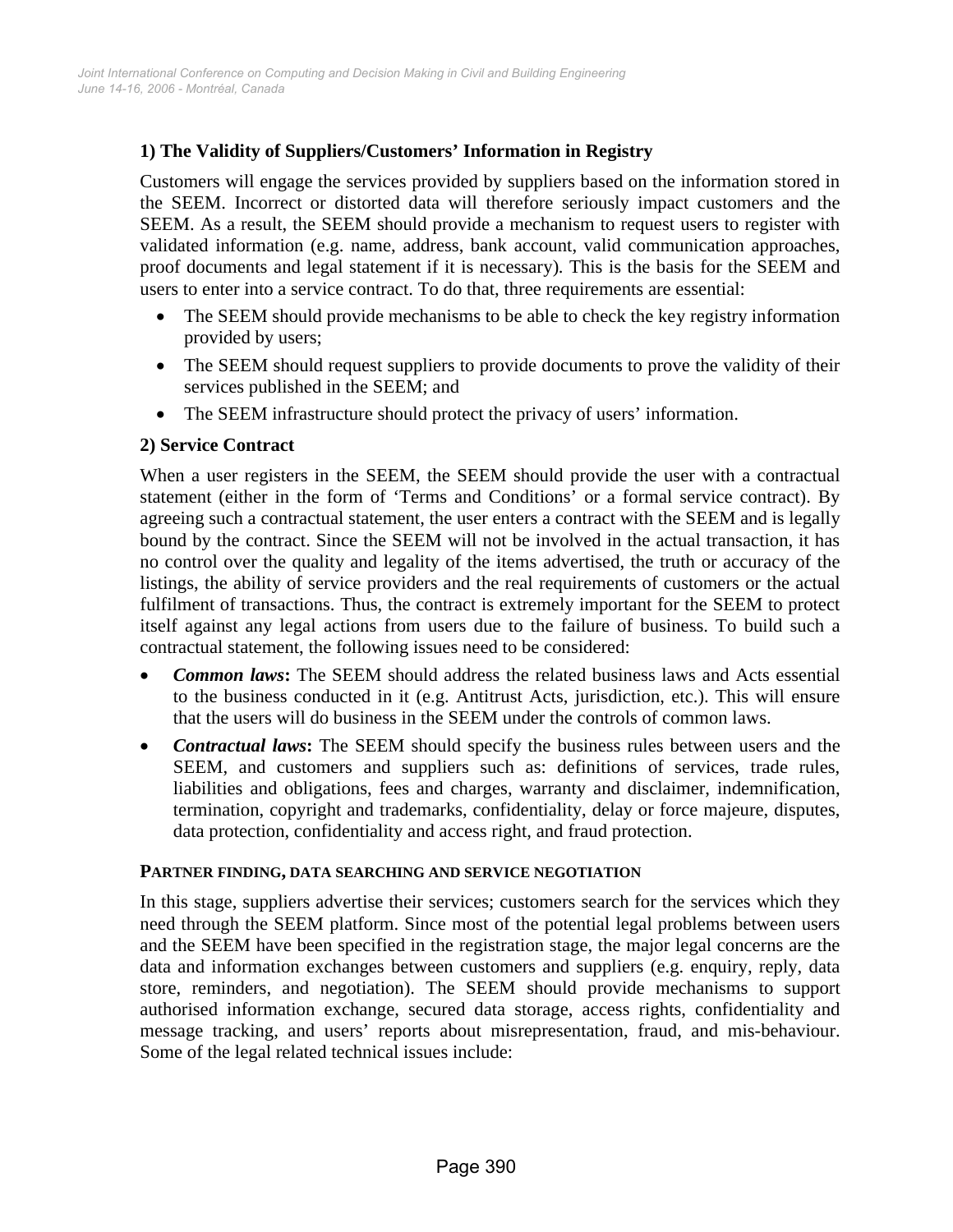- **Digital rights management (DRM):** DRM restricts the use of digital files in order to protect the interests of copyright holders. DRM system in the SEEM should be developed to control file access, altering, sharing, copying, printing, and saving.
- **Virtual identity management (VIM):** VIM allows document validation, in such a way that it is possible to guarantee the author identity of a document. This ensures that no changes have been carried out to the original when they should not have been. A legal statement could be included to protect the authorship of electronic documents.
- Intellectual property rights (IPR): Customers and suppliers need to constantly exchange technical information in this stage. Both parties will require assurance that their IPR – inherent in the customer's requirements and the supplier's component technical data respectively  $-$  is respected by the other parties. A legal statement on the ownership and licensed use of IPR by the parties for the purposes of fulfilling their obligations should be defined in the contract.

### **CONTRACT NEGOTIATION**

The SEEM should provide maximum supports to customers and suppliers' contract negotiation. Two major issues need to be addressed:

- **How to integrate the outcomes of service negotiation into the contract:** Prior to entering a contract negotiation, customers and suppliers have negotiated the product, service scope, quality, payment and schedule. The outcomes of negotiation should be integrated into the contract seamlessly. The SEEM should provide such a function.
- **Contract negotiation platform and templates:** The SEEM should provide users with an online contract negotiation platform, similar to the eLEGAL contract editor (Hassan *et al*. 2001) or the e-Hub's online contracting system (Ren *et al*. 2004) The design of the platform is highly related to the service content and users. The following requirements might be necessary:
- o Contract negotiation process guiding and tracking: The contract negotiation platform should provide a mechanism to guide and track the contract negotiation process (e.g. who proposed, who modified). The aim is to provide users a transparent and traceable contract negotiation environment.
- o Contract template: Many e-markets provide users with various contract templates (or facilitate customers to adopt their own standard contract templates, or recommend them with special contract templates). Such contract templates allow users to understand what need to be defined in the contract.

#### **SUPPORT DURING CONTRACT EXECUTION PROCESS**

Although e-markets could end their roles when contracts are signed between customers and suppliers, many e-markets provide legal and dispute resolution supports to their users during/after the business transaction process. Such supports are considered as an important part of the SEEM services, which may include: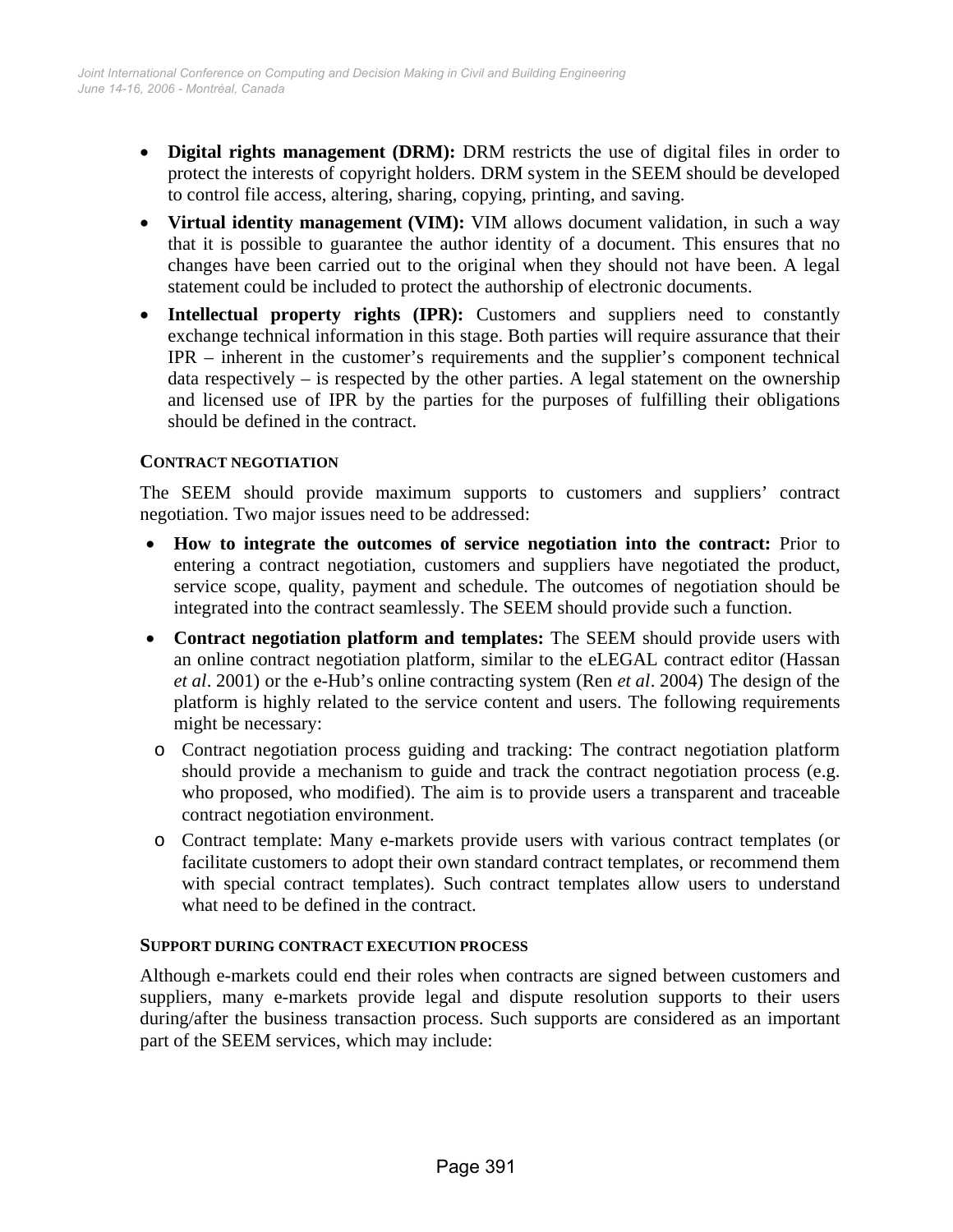- *Facilitating communication:* The SEEM may facilitate contract-execution related communication between customers and suppliers. It may also play an independent third party's role to record users' communication related to contract execution.
- *Keeping business and contract negotiation records:* The SEEM normally keeps records related to users' business and contract negotiation for a relatively long period (e.g. five years). Users or authorised parties can access these records.
- *Explaining the contract template clauses and conditions provided by the e-market:* The SEEM often needs to explain the contract template clauses and conditions, as requested by users.
- *Recommending legal support or dispute resolution experts:* The SEEM can also provide supports to users by recommending them legal and dispute resolution consultants.

### **INTERVIEWS ABOUT LEGAL PROBLEMS FACING SMES AND EBUSINESS**

A series of interviews with EC officers and relevant experts have been conducted in order to capture representative views regarding the major legal problems facing the SEEM and SMEs in eBusiness (Carter, 2004). Some of the major results are presented below:

- The current policy and legislation were created based on traditional business models, there are still gaps in the EU's policy framework. Nevertheless, the EU's major legal and regulatory frameworks cover the majority of critical eBusiness interests.
- Rather than developing/driving change through EU Directives, there is an urgent need to work more closely with Member States to facilitate the implementation. Slow EU policy implementation by Member States is a serious problem for eBusiness. The existing market conditions/operators, technical problems, industry interests, and political agendas (e.g. the recognition of electronic signatures) all contribute to the problems.
- The principal inhibitors are now connected to implementation, business and cultural barriers, mainly in cross-border trading such as jurisdiction and complaining between countries. Lack of trust and confidence due to the above problems are the key problems.
- The significantly different attitudes towards citizen identification between member countries impact the application of the SEEM. Organisations, particularly SMEs, are reluctant to extend business across borders due to the unclear legal issues involved.
- There are no specific provisions for supporting SMEs. Addressing the legal issues and contracting systems such as trust and confidence, alternative dispute resolution and compensation, security and privacy, and certification authorities, will provide a userfriendly environment for SMEs in the SEEM.
- There are some specific legal problems with the development of the SEEM:
	- o Individual Level: payment problems and disputes resolution and compensation.
	- o Company Level: IPR is a major inhibitor, as everybody is trying to ensure IPR is not lost to the organisation.
	- o Country Level: creation of a legal system, and agreement of it by Member States.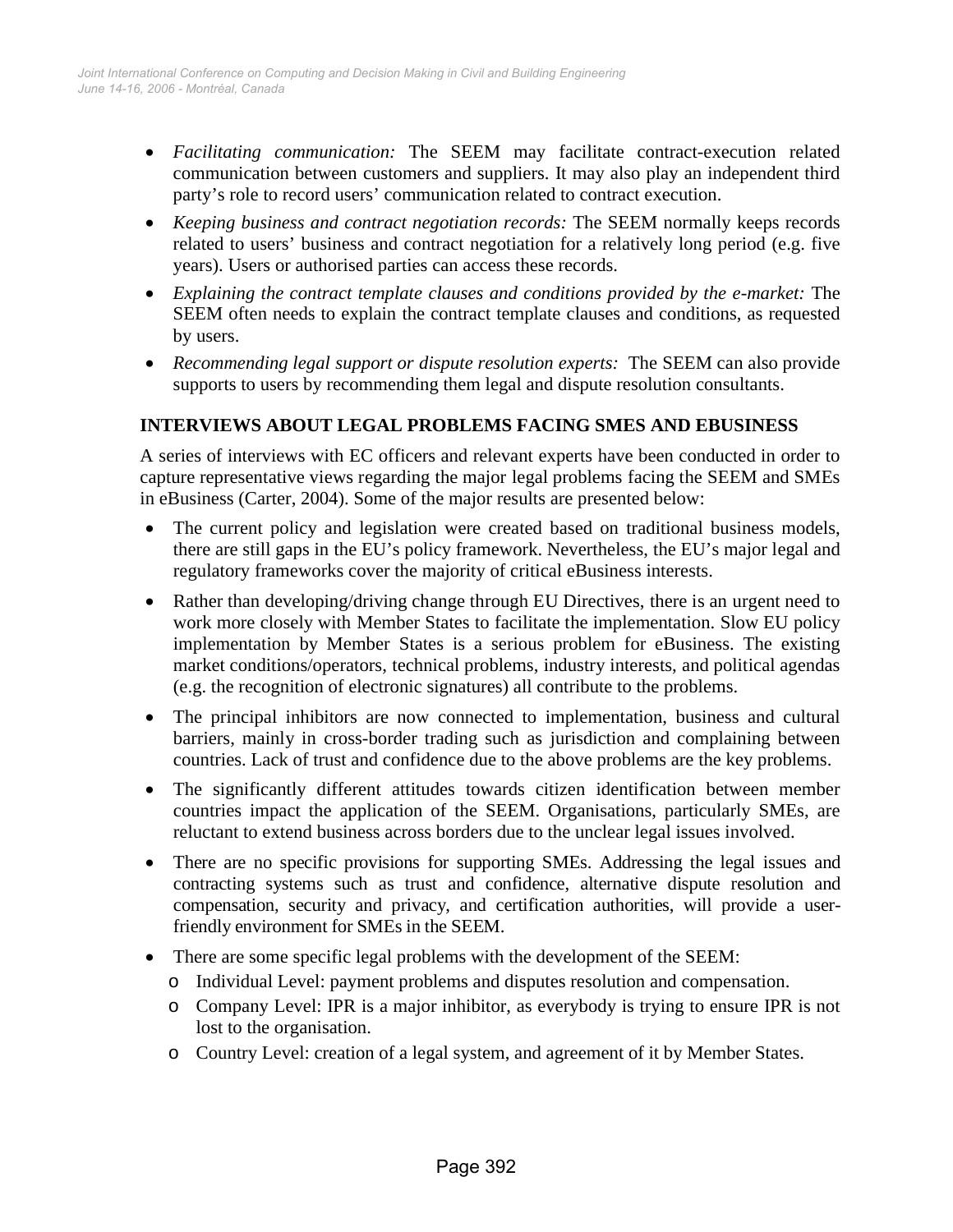# **SURVEY RESULT ANALYSIS**

Based on the interviews, a survey was undertaken to further clarify the legal problems related to the SEEM. Participants were asked to express their opinions on a number of targets (Deliverable D4.4, SEEMseed project). With the large number of participants representing different social groups, their opinion provided a much wider and realistic suggestion on the key legal, regulation and policy issues for the development of the SEEM. Below are the results of some of the key questions. The results are consistent with the EU's previous surveys (URL2)*.*

*1) Harmonised eBusiness processes and laws will form the basis for market rules, business competitiveness and consumer protection*

Ranking the importance as high for long term and moderate for medium term, the respondents are relatively positive to achieve it between 2010-2015. The major barriers for achieving this target are the regulations. The fact that EU policies and regulations have to find consensus on the 25 members and the more sophisticated regulation process is most probably the reason for the shared opinion. In general, in all the issues related to policies and regulations Europe starts from an obvious disadvantage position with respect to US and other countries since those countries have unified regulations. The improvement of regulations and IT standards are ranked as the first two policy actions which EU should focus on.

#### *2) There will be common regulations regarding DRM and IPR*

Ranking the importance as high for medium and short terms, the respondents are positive to have this target achieved between 2010-2015. The major barriers are the related regulations. Although several European Directives about DRM and IPR have been published, the synthesis of different national regulations and the EU Directives needs to be further studied. If IPR and DRM are not granted and supported by effective, common European laws, the eBusiness transactions will not take place massively in the EU context.

*3) Independent certification agencies will verify and attest the conformance to SEEM related policies and regulations in order to ensure reliability and interoperability*

Ranking the importance as high to moderate, the respondents are rather positive to have this target achieved between 2010-2015. The major barriers are the regulatory and economical problems. This is one of the top concerns and great interests for the trust building in the SEEM. It is recommended to clarify which kind of policies and regulations should be verified to support the independent certification agencies.

*4) Electronic IDs and e-signatures will be harmonised within the EU and sufficiently secure for widespread use*

Ranking the importance as high for medium and short terms, the respondents are very positive to make this target become a reality around 2010. The SEEM encounters regulatory, economical and technological problems in the implementation of electronic IDs and esignatures, which are significantly important for the SEEM registry. It is a necessary premise to the realization of SEEM that users feel that transactions are safe and the content of the transactions is properly protected. For this reason, on the SEEM policies and regulations area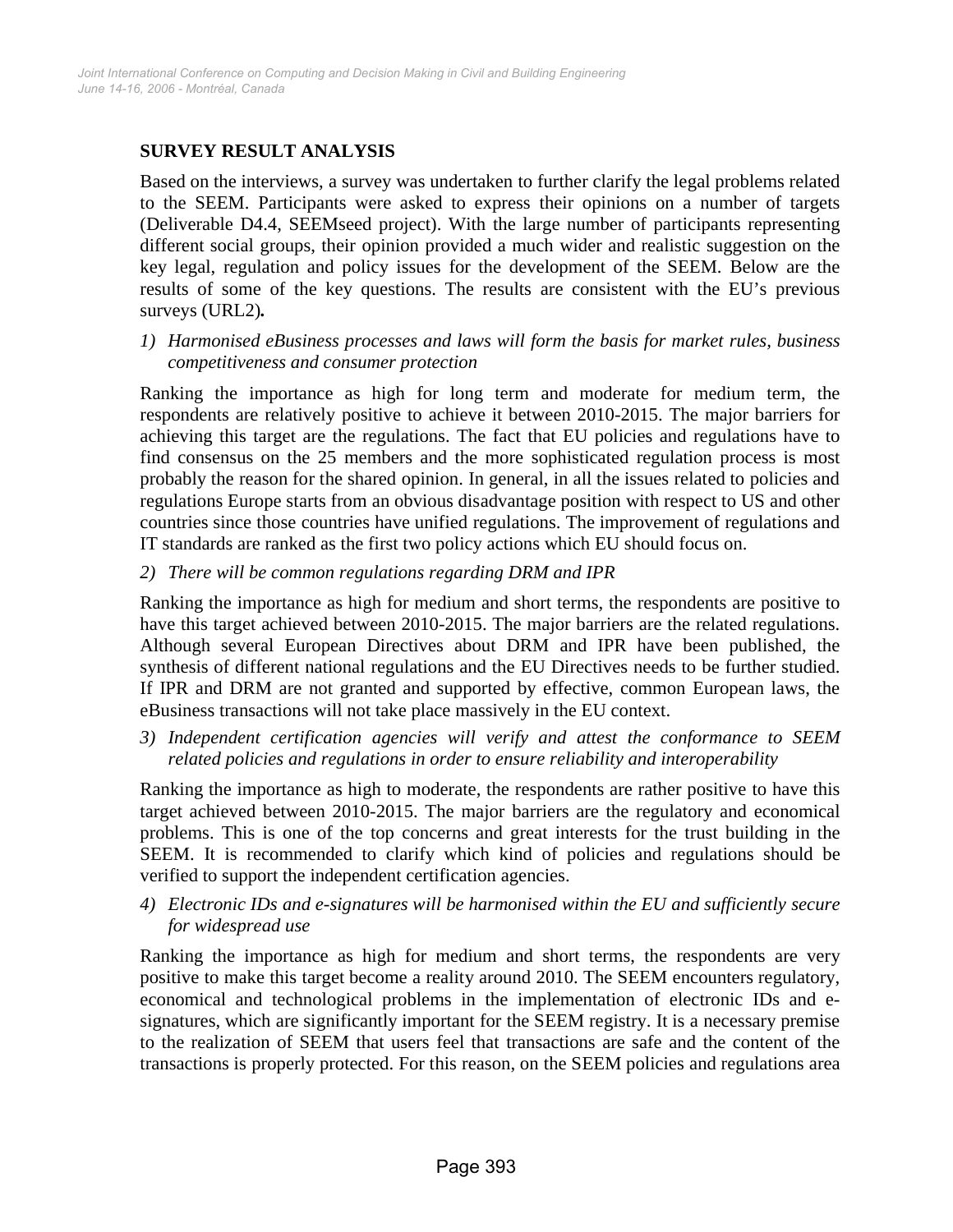the importance is given to "the use of harmonised electronic IDs and e-signatures" and the "common regulations for DRM and IPR". This denotes that the trust and security regulations are felt as crucial for acceptance of SEEM across the EU business transactions. It is clear that enterprises need to have effective common legislation on these issues for them to realise confident transactions on the SEEM framework.

*5) Contracts will be constructed and negotiated automatically based on predefined guidelines and common business processes across member states*

Ranking as important but not crucial in the development of SEEM, the respondents do not bet for an early adoption of predefined contracts in SEEM giving an average time horizon around 2015. This is caused by the detected barrier in regulation allowing common contracts across the EU region. The EU has an evident competitive disadvantage compared to USA or Japan motivated by the different country regulations. The research focus should be on social and legal infrastructure rather than the detailed technology framework.

*6) SEEM Users will solve their disputes through common online conflict resolution services*

Ranking the importance as high, the respondents do not think this target can be achieved before 2015. This is mainly due to the complexity of the conflicts that could arise in the eBusiness and the fact that it is not yet materialised how could such services be used. Regulatory and cultural problems are also the causes contributing to the problems. Two different approaches have been suggested: 1) The SEEM will fully depend on the public online conflict resolution services which could be expected to be mature between 2010-2015. However, it is questionable whether the online resolution services will be effective due to the complexity and inconsistency of legal systems across the member states; 2) The SEEM will have a unique online resolution system or adopt a major well-accepted online resolution system which would be adapted for the SEEM. Further research should be conducted on this aspects.

# **INPUT FROM THE LEGAL-IST PROJECT**

The legal experts from the LEGAL-IST (EU project IST-2-004252-SSA) project also undertook a specific legal study for the SEEM with a focus on the legal issues in the SEEM registry and repository.

| Legal issue         | <b>Discussion</b>                                                                                                                                                                                                                                                                                                                                                                                                                                                                                                                                                                                                           |
|---------------------|-----------------------------------------------------------------------------------------------------------------------------------------------------------------------------------------------------------------------------------------------------------------------------------------------------------------------------------------------------------------------------------------------------------------------------------------------------------------------------------------------------------------------------------------------------------------------------------------------------------------------------|
| Service<br>contract | This is relevant to the selection of the appropriate common laws and contractual laws<br>as defined by Article 2 of Directive 1999/93/EC, and the issues relevant to the<br>selection of contract clauses. Some clauses (e.g. the clauses that exclude liability)<br>allow control over the content of communications and transmissions, that introduce<br>warranty limitations or unilateral rescission of contract according to National<br>legislations, may require an explicit acceptance. The registration system should<br>provide a technical way to achieve that (i.e. to signing contract using the e-signature). |

**LEGAL ISSUES IN THE SEEM REGISTRY**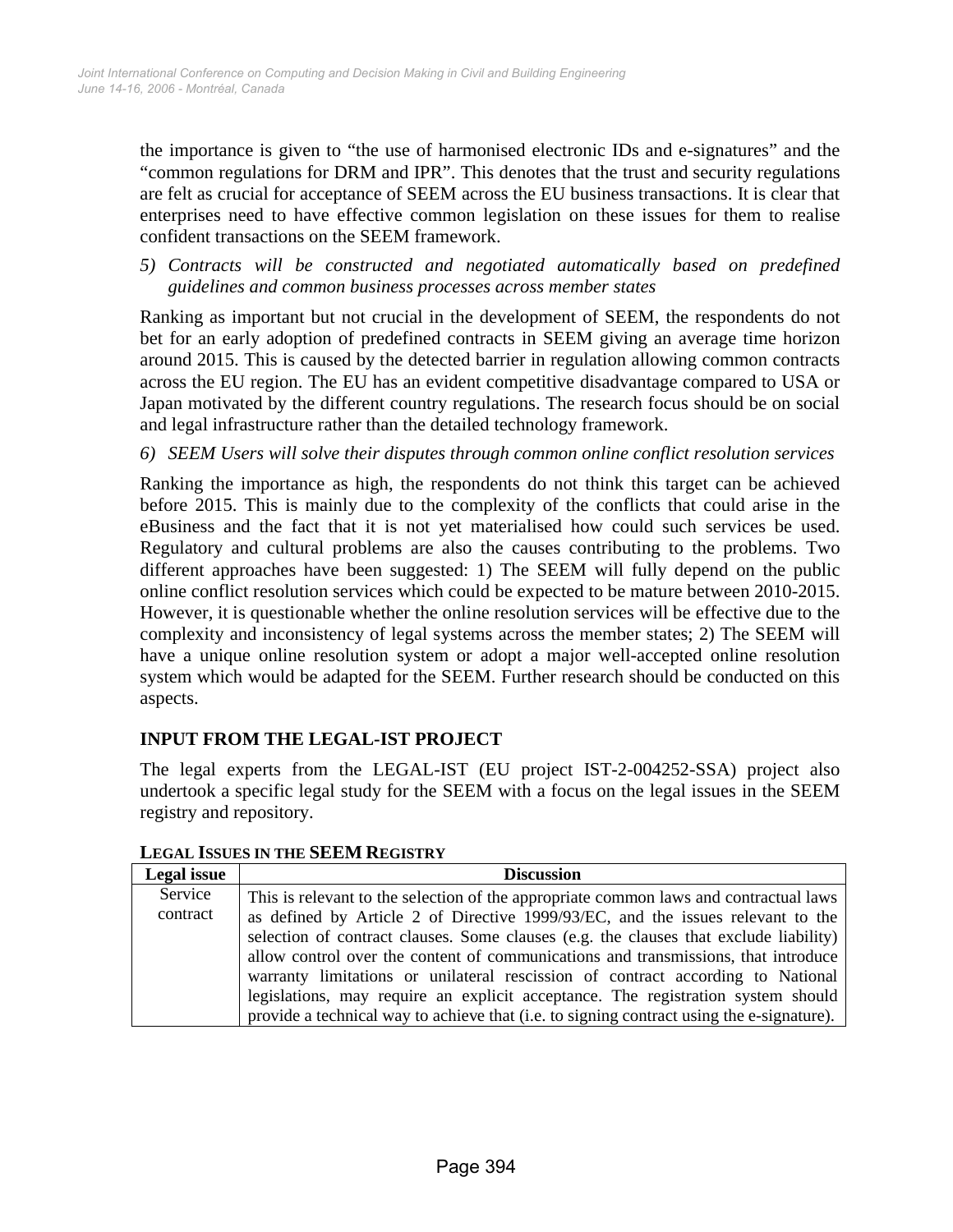| Privacy and<br>personal<br>information | The legal issues in this area are those relevant to compliance with the rules<br>established by Directive 95/46/EC (on the protection of individuals with regard to the<br>processing of personal information and on the free transferring of such data) and by<br>Directive 97/66/EC (concerning the processing of personal information and the<br>protection of privacy in the telecommunications sector).                                                                                |
|----------------------------------------|---------------------------------------------------------------------------------------------------------------------------------------------------------------------------------------------------------------------------------------------------------------------------------------------------------------------------------------------------------------------------------------------------------------------------------------------------------------------------------------------|
| <b>Service</b><br>provider             | Legal issues related to compliance with the rules established by Directive<br>2000/31/EC, concerning the information that service providers shall render easily,<br>directly and permanently accessible to the recipients of the service and competent<br>authorities (Article 5), the information to be provided in the contract (Article 10), the<br>liability and exemptions from liability for the activities of the information society<br>service provider (Articles 12, 13, 14, 15). |
| Copyright,<br>patent, IPR<br>issues    | The business registry could include information and material covered by the<br>copyright of the registered business entity. In most of the cases, these issues should<br>be covered in the user agreement.                                                                                                                                                                                                                                                                                  |
| <b>IDM</b> system                      | To choose a valid (law-compliant) IDM (identity management) approach.                                                                                                                                                                                                                                                                                                                                                                                                                       |
| Security                               | The legal issues are relevant to the integrity and security of communications (every<br>communications and transmission of personal data should be conducted through a<br>secure channel even it is not involving humans), and therefore the creation of the<br>related security policies.                                                                                                                                                                                                  |

# **LEGAL ISSUES IN THE SEEM REPOSITORY**

| <b>Legal</b> issue                  | <b>Discussion</b>                                                                                                                                                                                                                                                                                                                                                                                                                                                                                                                                                                                                                                                                                                                          |
|-------------------------------------|--------------------------------------------------------------------------------------------------------------------------------------------------------------------------------------------------------------------------------------------------------------------------------------------------------------------------------------------------------------------------------------------------------------------------------------------------------------------------------------------------------------------------------------------------------------------------------------------------------------------------------------------------------------------------------------------------------------------------------------------|
| Security                            | It is important to have a system that provides users with a safe and secure platform,<br>which includes: payment and receipt of transactions, and integrity and security of<br>communications.                                                                                                                                                                                                                                                                                                                                                                                                                                                                                                                                             |
|                                     | According to Directive 95/46/EC,                                                                                                                                                                                                                                                                                                                                                                                                                                                                                                                                                                                                                                                                                                           |
|                                     | The data subject (the users of the SEEM) should unambiguously give their<br>1)<br>consent for the data processing (Art 7);                                                                                                                                                                                                                                                                                                                                                                                                                                                                                                                                                                                                                 |
|                                     | The SEEM, or their representative, must provide a data subject from whom data<br>2)<br>is being collected with all the information as in Art 10; and                                                                                                                                                                                                                                                                                                                                                                                                                                                                                                                                                                                       |
|                                     | The data subject has the right to access their personal data, to object, on request<br>3)<br>and free of charge, to the processing of personal data according to Art 12.                                                                                                                                                                                                                                                                                                                                                                                                                                                                                                                                                                   |
|                                     | All the information about the SEEM and the processor (who processes personal data<br>on behalf of the SEEM) such as: how the data should be collected, and how the<br>access of data should be given in an understandable way to the data subject during the<br>registration phase. The users will accept the processing using an advanced e-<br>signature. The system should always allow users to review the information about the<br>data processing and be able to inform them where their data is stored; this requires<br>that personal data should be traceable at every moment. According to Art 18, the<br>SEEM has the obligation to notify the supervisory authorities of how the personal<br>data will be stored or processed. |
| Copyright,<br>patent, IPR<br>issues | The SEEM repository is a database, and is thus covered by ad-hoc legislation that<br>could give rise to additional legal issues. Some vital questions are:<br>Who owns the database, as a collection of information?                                                                                                                                                                                                                                                                                                                                                                                                                                                                                                                       |
|                                     | What should be done if someone tries to clone the content of the repository?                                                                                                                                                                                                                                                                                                                                                                                                                                                                                                                                                                                                                                                               |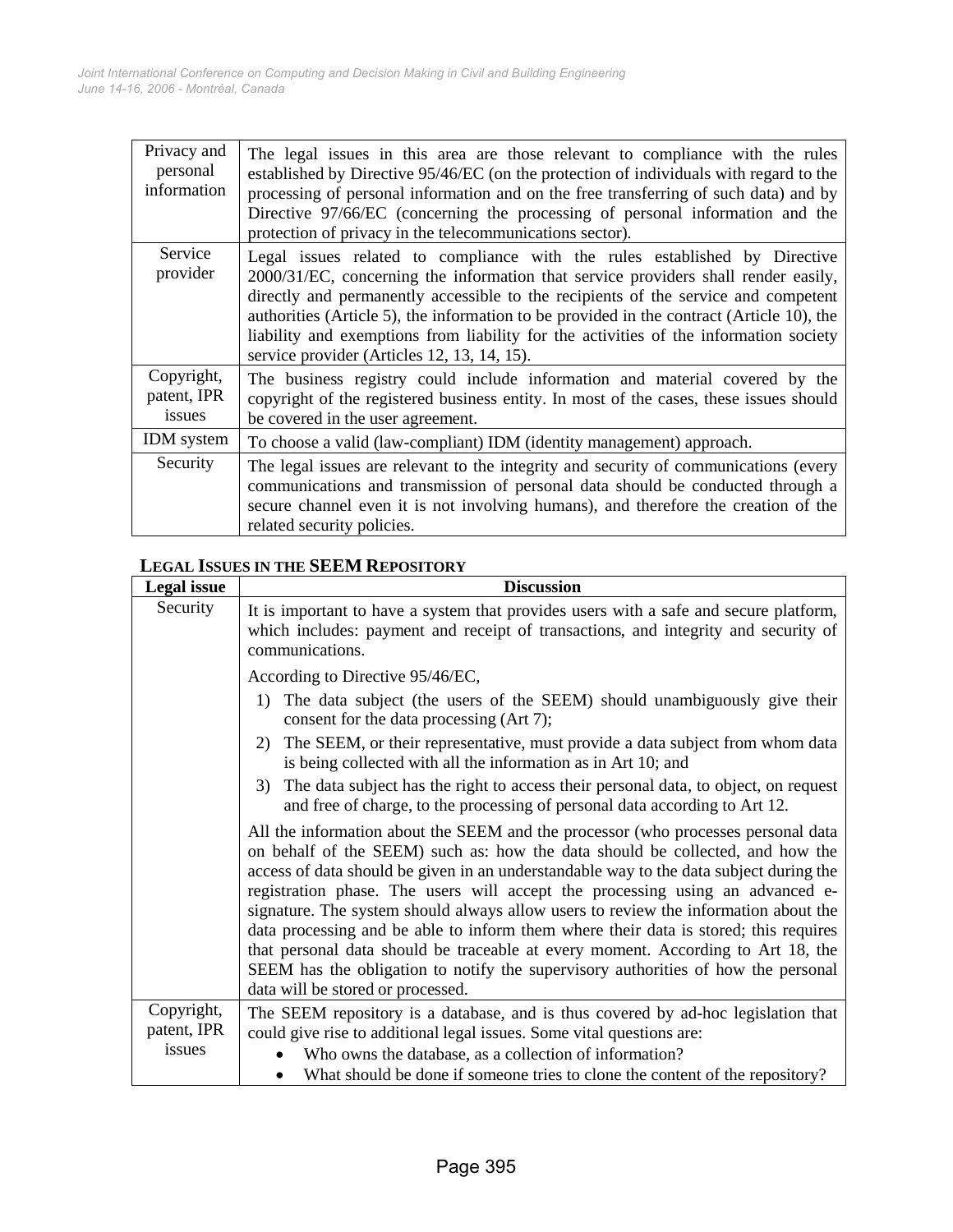# **CONCLUSIONS AND RECOMMENDATIONS**

This paper presented the outcomes of the four studies on legal issues of the SEEM. Three key aspects (i.e. the major legal issues, existing problems and recommendations) are analysed based on the eBusiness lifecycle in the SEEM. eBusiness related laws and regulations have been identified as a major barrier for the development and implementation of the SEEM. Basically, the problems are two layers.

- Firstly, the development of new laws and regulations for eBusiness lags behind the pace of eBusiness. Existing national and European legal systems are built based on traditional social and business models; these need to be tailored to suit the requirements and problems of eBusiness (e.g. privacy and security, copyright & patent, electronic-IDs, digital rights management, knowledge management, etc.). The establishment of new laws and regulations requires a thorough study on the eBusiness problems and requirements. This then further contributes to the delay in the introduction of the new laws and regulations.
- Secondly, lack of harmonisation of laws and regulations within the EU is another major hurdle preventing the effective implementation of the SEEM. One of the major reasons for Europe lagging behind the US and Japan in eBusiness is the fact that EU policies have to find consensus from all 25 members and the more sophisticated regulation process. In general, in all the issues related to policies and regulations, Europe starts from an obvious disadvantage with respect to the US and Japan, since those countries have unified regulations. In some sense, this will be a more difficult problem to solve.

As a result, many specific legal problems affecting the implementation of the SEEM have been identified, for example:

- Regulations related to electronic IDs, e-signatures and user registry information verification are important for the SEEM. It is a necessary prerequisite for users to be confident that customers and providers are identified and accountable for their conduct in the SEEM. However, an electronic ID system at the European level has not been built. This problem will not only affect individual citizens, but also all business organisations;
- Independent certification agencies/authorities are required to verify and attest user registry information to ensure reliability and interoperability. Currently, the relevant policies and regulations are far from mature across the EU due to the regulatory and economic difficulties:
- There is a lack of common regulations regarding DRM and IPR within the EU. The existing regulations are inadequate at both national and EU levels;
- Due to the lack of common contracts or widely accepted contract templates at the EU level, it is difficult to apply auto-contract negotiation based on predefined guidelines and common business processes across Member States;
- A lack of adequate legal support also contributes to many problems in the provision of eServices in the SEEM, such as product traceability services and online translation services which is particularly relevant to the responsibility and liability for Open Source Software;